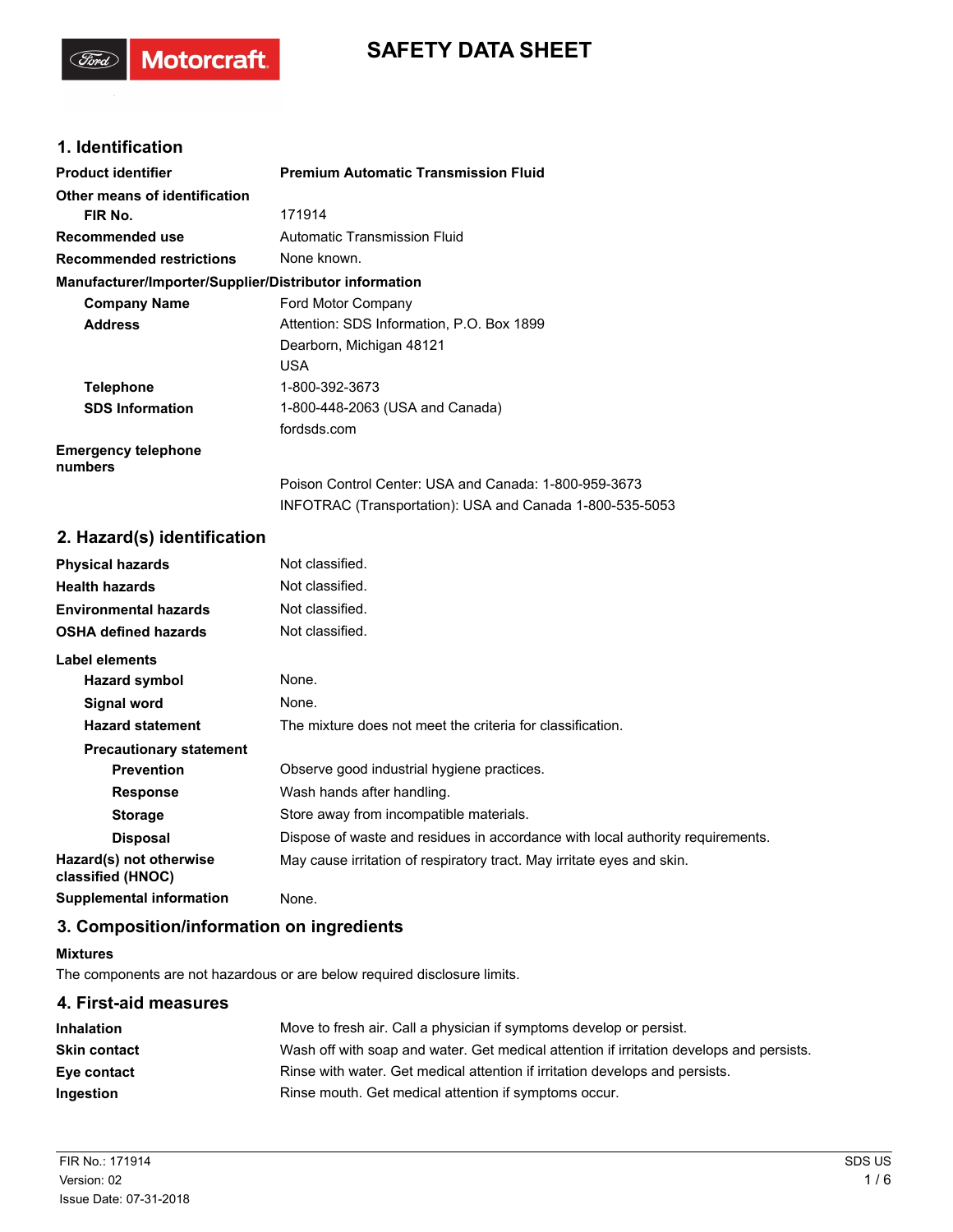| <b>Most important</b><br>symptoms/effects, acute and<br>delayed              | Direct contact with eyes may cause temporary irritation.                                                            |
|------------------------------------------------------------------------------|---------------------------------------------------------------------------------------------------------------------|
| Indication of immediate<br>medical attention and special<br>treatment needed | Treat symptomatically.                                                                                              |
| <b>General information</b>                                                   | Ensure that medical personnel are aware of the material(s) involved, and take precautions to<br>protect themselves. |
| 5. Fire-fighting measures                                                    |                                                                                                                     |
| Suitable extinguishing media                                                 | Foam. Dry powder. Carbon dioxide (CO2).                                                                             |
| Unsuitable extinguishing<br>media                                            | Do not use water jet as an extinguisher, as this will spread the fire.                                              |
| Specific hazards arising from<br>the chemical                                | Upon decomposition, this product emits carbon monoxide, carbon dioxide and/or low molecular<br>weight hydrocarbons. |
| Special protective equipment<br>and precautions for firefighters             | Self-contained breathing apparatus and full protective clothing must be worn in case of fire.                       |
| <b>Fire fighting</b><br>equipment/instructions                               | Move containers from fire area if you can do so without risk.                                                       |
| <b>Specific methods</b>                                                      | Use standard firefighting procedures and consider the hazards of other involved materials.                          |
| <b>General fire hazards</b>                                                  | No unusual fire or explosion hazards noted.                                                                         |

#### **6. Accidental release measures**

| <b>Personal precautions.</b><br>protective equipment and<br>emergency procedures | Avoid contact with eyes, skin, and clothing. Avoid inhalation of vapors. Keep unnecessary<br>personnel away. For personal protection, see section 8 of the SDS.                                                                                   |
|----------------------------------------------------------------------------------|---------------------------------------------------------------------------------------------------------------------------------------------------------------------------------------------------------------------------------------------------|
| <b>Methods and materials for</b><br>containment and cleaning up                  | Use water spray to reduce vapors or divert vapor cloud drift. The product is immiscible with water<br>and will spread on the water surface.                                                                                                       |
|                                                                                  | Large Spills: Stop the flow of material, if this is without risk. Dike the spilled material, where this is<br>possible. Absorb in vermiculite, dry sand or earth and place into containers. Following product<br>recovery, flush area with water. |
|                                                                                  | Small Spills: Wipe up with absorbent material (e.g. cloth, fleece). Clean surface thoroughly to<br>remove residual contamination.                                                                                                                 |
|                                                                                  | Never return spills to original containers for re-use. For waste disposal, see section 13 of the SDS.                                                                                                                                             |
| <b>Environmental precautions</b>                                                 | Avoid discharge into drains, water courses or onto the ground.                                                                                                                                                                                    |
| 7. Handling and storage                                                          |                                                                                                                                                                                                                                                   |

Avoid contact with eyes, skin, and clothing. Avoid breathing vapor. Avoid prolonged exposure. Observe good industrial hygiene practices. For personal protection, see Section 8 of the SDS. **Precautions for safe handling** Store in tightly closed container. Store away from incompatible materials (see Section 10 of the SDS). **Conditions for safe storage, including any incompatibilities**

## **8. Exposure controls/personal protection**

| <b>Occupational exposure limits</b><br>Not applicable. |                                                                                                                                                                                                                                                                                                                                            |
|--------------------------------------------------------|--------------------------------------------------------------------------------------------------------------------------------------------------------------------------------------------------------------------------------------------------------------------------------------------------------------------------------------------|
| <b>Biological limit values</b>                         | No biological exposure limits noted for the ingredient(s).                                                                                                                                                                                                                                                                                 |
| Appropriate engineering<br>controls                    | Use adequate ventilation to control airborne concentrations below the exposure limits/guidelines. If<br>user operations generate a vapor, dust and/or mist, use process enclosure, appropriate local<br>exhaust ventilation, or other engineering controls to control airborne levels below the<br>recommended exposure limits/guidelines. |
|                                                        | Individual protection measures, such as personal protective equipment                                                                                                                                                                                                                                                                      |
| <b>Eye/face protection</b>                             | Wear safety glasses with side shields (or goggles).                                                                                                                                                                                                                                                                                        |
| <b>Skin protection</b>                                 |                                                                                                                                                                                                                                                                                                                                            |
| <b>Hand protection</b>                                 | Suitable chemical protective gloves should be worn when the potential exists for skin exposure.<br>The choice of an appropriate glove does not only depend on its material but also on other quality<br>features and is different from one producer to the other. Viton or nitrile rubber gloves are<br>recommended.                       |
| Other                                                  | Wear appropriate chemical resistant clothing if applicable.                                                                                                                                                                                                                                                                                |
| FIR No: 171914                                         | SDS US                                                                                                                                                                                                                                                                                                                                     |
| Version: 02                                            | 2/6                                                                                                                                                                                                                                                                                                                                        |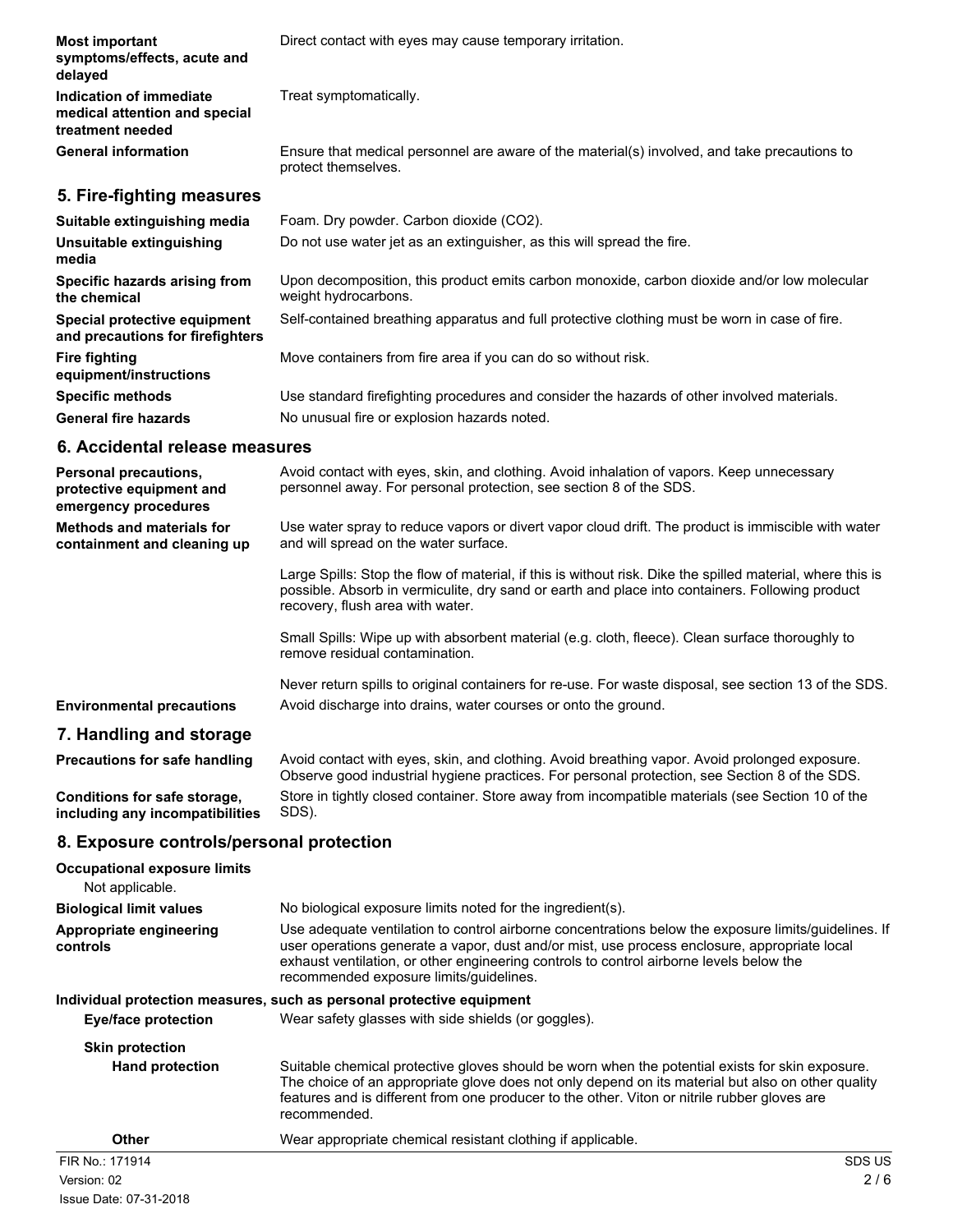| <b>Respiratory protection</b>     | If engineering controls do not maintain airborne concentrations to a level which is adequate to<br>protect worker health, an approved respirator must be worn. Respirator selection, use and<br>maintenance should be in accordance with the requirements of OSHA Respiratory Protection<br>Standard 29 CFR 1910.134 and/or Canadian Standard CSA Z94.4. |
|-----------------------------------|----------------------------------------------------------------------------------------------------------------------------------------------------------------------------------------------------------------------------------------------------------------------------------------------------------------------------------------------------------|
| <b>Thermal hazards</b>            | Wear appropriate thermal protective clothing, when necessary.                                                                                                                                                                                                                                                                                            |
| General hygiene<br>considerations | Always observe good personal hygiene measures, such as washing after handling the material<br>and before eating, drinking, and/or smoking. Routinely wash work clothing and protective<br>equipment to remove contaminants.                                                                                                                              |

# **9. Physical and chemical properties**

| Appearance                                   |                                  |
|----------------------------------------------|----------------------------------|
| <b>Physical state</b>                        | Liquid.                          |
| Form                                         | Lubricant.                       |
| Color                                        | Red.                             |
| Odor                                         | Characteristic.                  |
| Odor threshold                               | Not available.                   |
| рH                                           | Not available.                   |
| <b>Melting point/freezing point</b>          | Not available.                   |
| Initial boiling point and boiling<br>range   | Not available.                   |
| <b>Flash point</b>                           | > 365.0 °F (> 185.0 °C) ASTM D92 |
| <b>Evaporation rate</b>                      | < 1 (BuAc=1)                     |
| Flammability (solid, gas)                    | Not applicable.                  |
| Upper/lower flammability or explosive limits |                                  |

| Explosive limit - lower (%)                       | 0.9%                                                                                                                       |
|---------------------------------------------------|----------------------------------------------------------------------------------------------------------------------------|
| Explosive limit - upper (%)                       | 7%                                                                                                                         |
| Vapor pressure                                    | $< 0.01$ kPa                                                                                                               |
| Vapor pressure temp.                              | 68 °F (20 °C)                                                                                                              |
| <b>Vapor density</b>                              | $> 2$ (AIR=1)                                                                                                              |
| <b>Relative density</b>                           | 0.86                                                                                                                       |
| <b>Relative density temperature</b>               | 59 °F (15 °C)                                                                                                              |
| Solubility(ies)                                   |                                                                                                                            |
| <b>Solubility (water)</b>                         | <b>NEGLIGIBLE</b>                                                                                                          |
| <b>Partition coefficient</b><br>(n-octanol/water) | Not available.                                                                                                             |
| <b>Auto-ignition temperature</b>                  | Not available.                                                                                                             |
| <b>Decomposition temperature</b>                  | Not available.                                                                                                             |
| <b>Viscosity</b>                                  | $>$ 30 cSt                                                                                                                 |
| <b>Viscosity temperature</b>                      | 104 °F (40 °C)                                                                                                             |
| 10. Stability and reactivity                      |                                                                                                                            |
| <b>Reactivity</b>                                 | The product is stable and non-reactive under normal conditions of use, storage and transport.                              |
| <b>Chemical stability</b>                         | Material is stable under normal conditions.                                                                                |
| <b>Possibility of hazardous</b><br>reactions      | No dangerous reaction known under conditions of normal use.                                                                |
| <b>Conditions to avoid</b>                        | Keep away from heat, hot surfaces, sparks, open flames and other ignition sources. Contact with<br>incompatible materials. |
| Incompatible materials                            | Strong oxidizing agents.                                                                                                   |
| <b>Hazardous decomposition</b><br>products        | Upon decomposition, this product emits carbon monoxide, carbon dioxide and/or low molecular<br>weight hydrocarbons.        |
| 11 Toxicological information                      |                                                                                                                            |

# **11. Toxicological information**

## **Information on likely routes of exposure**

**Inhalation** May cause irritation to the respiratory system. Prolonged inhalation may be harmful.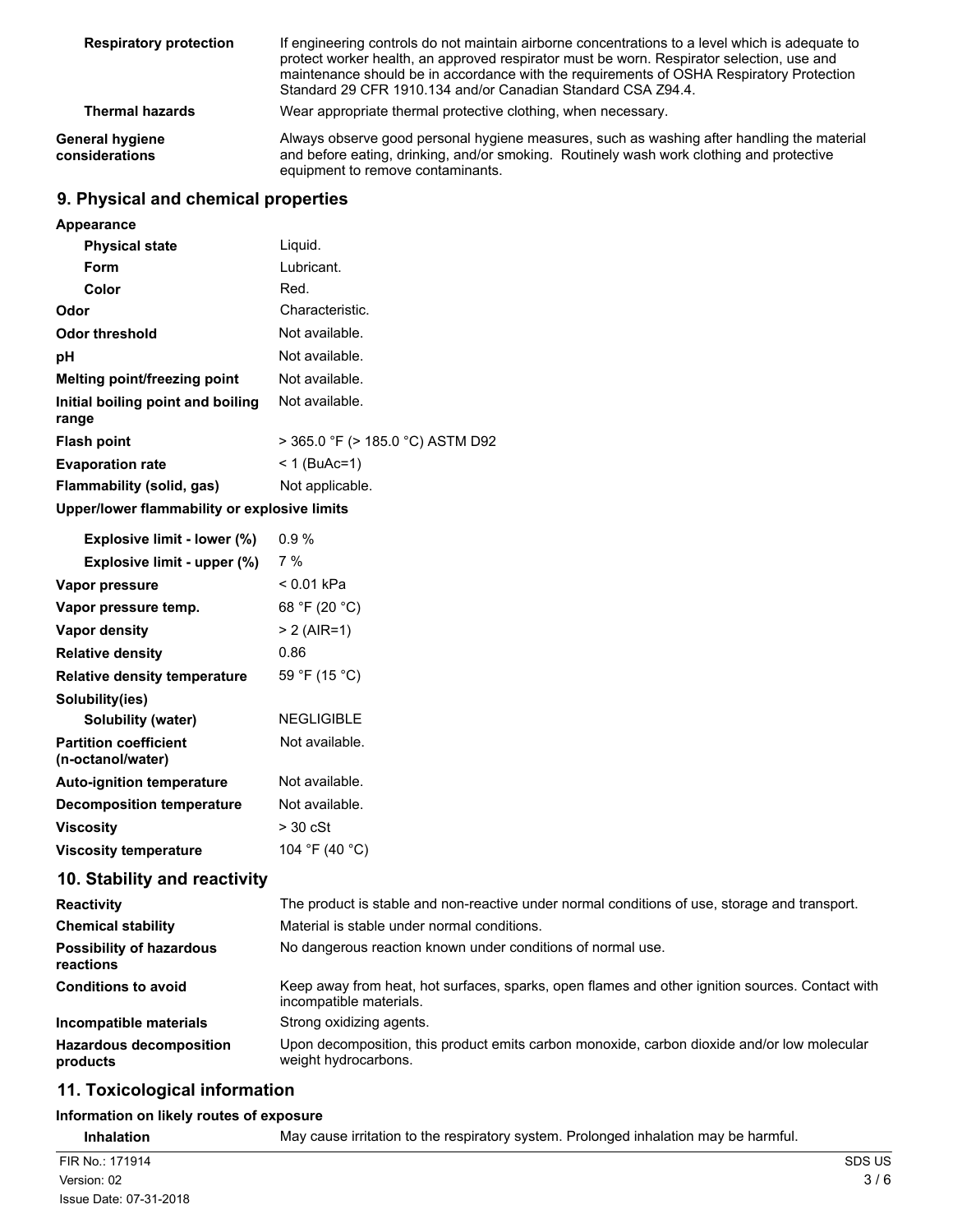| <b>Skin contact</b>                                                                | Frequent or prolonged contact may defat and dry the skin, leading to discomfort and dermatitis.                                                                                                                                               |
|------------------------------------------------------------------------------------|-----------------------------------------------------------------------------------------------------------------------------------------------------------------------------------------------------------------------------------------------|
| Eye contact                                                                        | Direct contact with eyes may cause temporary irritation.                                                                                                                                                                                      |
| Ingestion                                                                          | Ingestion may cause gastrointestinal irritation, nausea, vomiting and diarrhea.                                                                                                                                                               |
| Symptoms related to the<br>physical, chemical and<br>toxicological characteristics | Direct contact with eyes may cause temporary irritation.                                                                                                                                                                                      |
| Information on toxicological effects                                               |                                                                                                                                                                                                                                               |
| <b>Acute toxicity</b>                                                              | Not expected to be hazardous by OSHA criteria.                                                                                                                                                                                                |
| <b>Skin corrosion/irritation</b>                                                   | Prolonged skin contact may cause temporary irritation.                                                                                                                                                                                        |
| Serious eye damage/eye<br>irritation                                               | Direct contact with eyes may cause temporary irritation.                                                                                                                                                                                      |
| Respiratory or skin sensitization                                                  |                                                                                                                                                                                                                                               |
| <b>Respiratory sensitization</b>                                                   | Not a respiratory sensitizer.                                                                                                                                                                                                                 |
| <b>Skin sensitization</b>                                                          | This product is not expected to cause skin sensitization.                                                                                                                                                                                     |
| <b>Germ cell mutagenicity</b>                                                      | No data available to indicate product or any components present at greater than 0.1% are<br>mutagenic or genotoxic.                                                                                                                           |
| Carcinogenicity                                                                    | This product is not considered to be a carcinogen by IARC, ACGIH, NTP, or OSHA. Base oil<br>severely refined: Not carcinogenic in animal studies. Representative material passes IP-346,<br>Modified Ames test, and/or other screening tests. |
|                                                                                    | IARC Monographs. Overall Evaluation of Carcinogenicity                                                                                                                                                                                        |
| Not listed.                                                                        |                                                                                                                                                                                                                                               |
| <b>Reproductive toxicity</b>                                                       | This product is not expected to cause reproductive or developmental effects.                                                                                                                                                                  |
| Specific target organ toxicity -<br>single exposure                                | Not classified.                                                                                                                                                                                                                               |
| Specific target organ toxicity -<br>repeated exposure                              | Not classified.                                                                                                                                                                                                                               |
| <b>Aspiration hazard</b>                                                           | Not an aspiration hazard.                                                                                                                                                                                                                     |
| <b>Chronic effects</b>                                                             | Prolonged inhalation may be harmful.                                                                                                                                                                                                          |
| 12. Ecological information                                                         |                                                                                                                                                                                                                                               |
| <b>Ecotoxicity</b>                                                                 | The product is not classified as environmentally hazardous. However, this does not exclude the<br>possibility that large or frequent spills can have a harmful or damaging effect on the environment.                                         |
| Persistence and degradability<br><b>Bioaccumulative potential</b>                  | No data is available on the degradability of any ingredients in the mixture.                                                                                                                                                                  |
| <b>Mobility in soil</b>                                                            | No data available.                                                                                                                                                                                                                            |
| Other adverse effects                                                              | No other adverse environmental effects (e.g. ozone depletion, photochemical ozone creation<br>potential, endocrine disruption, global warming potential) are expected from this component.                                                    |
| 13. Disposal considerations                                                        |                                                                                                                                                                                                                                               |
| <b>Disposal instructions</b>                                                       | Collect and reclaim or dispose in sealed containers at licensed waste disposal site. Don't pollute.<br>Conserve resources. Return used oil to collection centers.                                                                             |
| <b>Local disposal regulations</b>                                                  | Dispose in accordance with all applicable regulations.                                                                                                                                                                                        |
| Hazardous waste code                                                               | The waste code should be assigned in discussion between the user, the producer and the waste<br>disposal company.                                                                                                                             |
| Waste from residues / unused<br>products                                           | Dispose of in accordance with local regulations. Empty containers or liners may retain some<br>product residues. This material and its container must be disposed of in a safe manner (see:<br>Disposal instructions).                        |
| <b>Contaminated packaging</b>                                                      | Since emptied containers may retain product residue, follow label warnings even after container is<br>emptied. Empty containers should be taken to an approved waste handling site for recycling or<br>disposal.                              |
|                                                                                    |                                                                                                                                                                                                                                               |

# **14. Transport information**

## **DOT**

Not regulated as dangerous goods.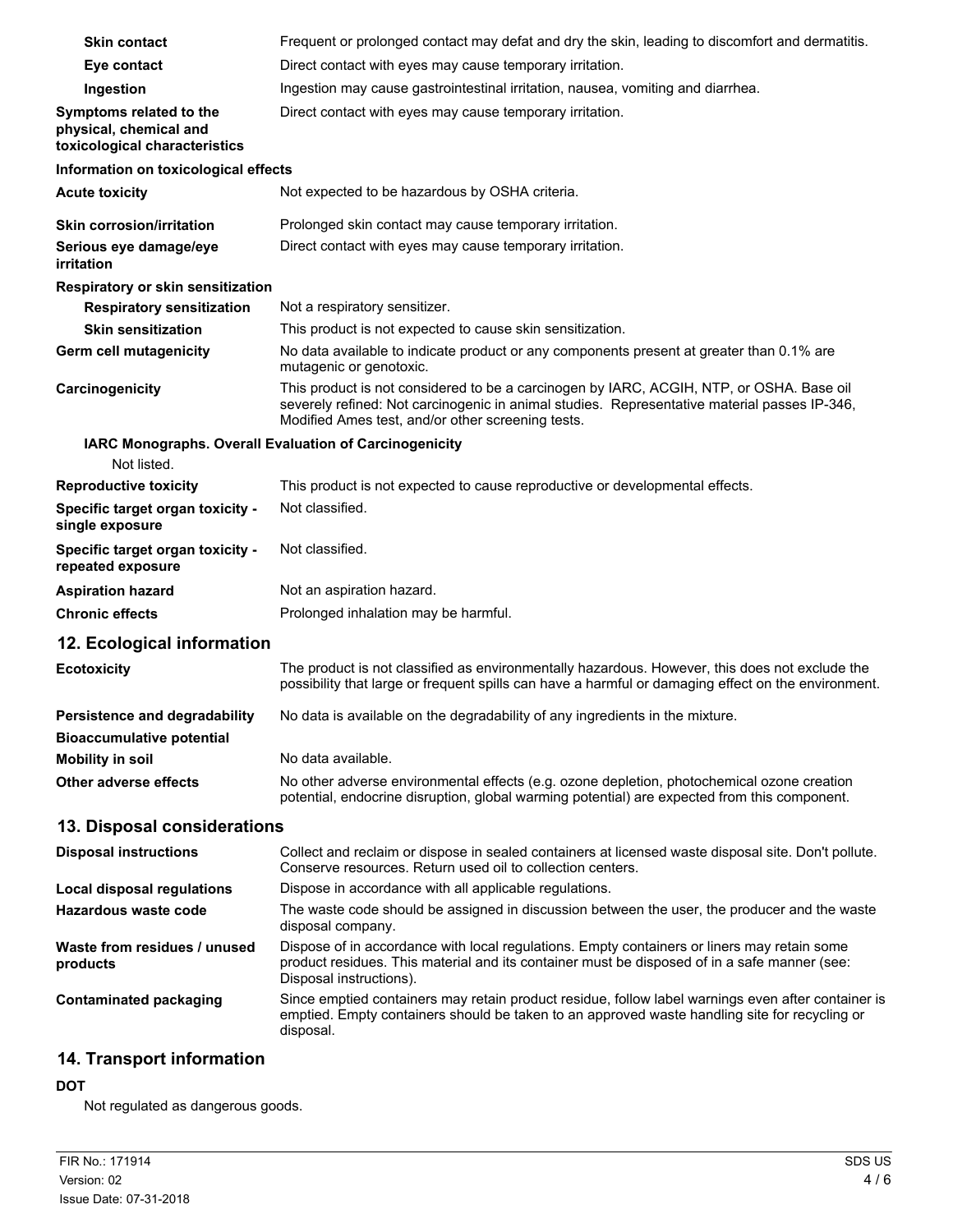#### **IATA**

Not regulated as dangerous goods.

#### **IMDG**

Not regulated as dangerous goods.

**Transport in bulk according to** Not established. **Annex II of MARPOL 73/78 and the IBC Code**

### **15. Regulatory information**

**US federal regulations**

This product is not known to be a "Hazardous Chemical" as defined by the OSHA Hazard Communication Standard, 29 CFR 1910.1200.

#### **TSCA Section 12(b) Export Notification (40 CFR 707, Subpt. D)**

Not regulated.

**CERCLA Hazardous Substance List (40 CFR 302.4)**

Not listed.

**SARA 304 Emergency release notification**

Not regulated.

#### **Superfund Amendments and Reauthorization Act of 1986 (SARA)**

#### **SARA 302 Extremely hazardous substance**

Not listed.

**SARA 311/312 Hazardous** No **chemical**

**SARA 313 (TRI reporting)** Not regulated.

#### **Other federal regulations**

#### **Clean Air Act (CAA) Section 112 Hazardous Air Pollutants (HAPs) List**

Not regulated.

**Clean Air Act (CAA) Section 112(r) Accidental Release Prevention (40 CFR 68.130)**

Not regulated.

**Safe Drinking Water Act** Not regulated. **(SDWA)**

#### **US state regulations**

**California Proposition 65**



**WARNING:** This product can expose you to chemicals including BENZENE, which is known to the State of California to cause cancer and birth defects or other reproductive harm. For more information go to www.P65Warnings.ca.gov.

#### **California Proposition 65 - CRT: Listed date/Carcinogenic substance**

BENZENE (CAS 71-43-2) Listed: February 27, 1987 **California Proposition 65 - CRT: Listed date/Developmental toxin** BENZENE (CAS 71-43-2) Listed: December 26, 1997 **California Proposition 65 - CRT: Listed date/Male reproductive toxin** BENZENE (CAS 71-43-2) Listed: December 26, 1997

#### **International Inventories**

All components are listed or are exempt from listing on the Toxic Substances Control Act Inventory.

## **16. Other information, including date of preparation or last revision**

| <b>Issue date</b>               | 07-31-2018                                           |
|---------------------------------|------------------------------------------------------|
| <b>Revision date</b>            | 07-31-2018                                           |
| <b>Version</b>                  | 02                                                   |
| <b>HMIS<sup>®</sup></b> ratings | Health: $0$<br>Flammability: 1<br>Physical hazard: 0 |